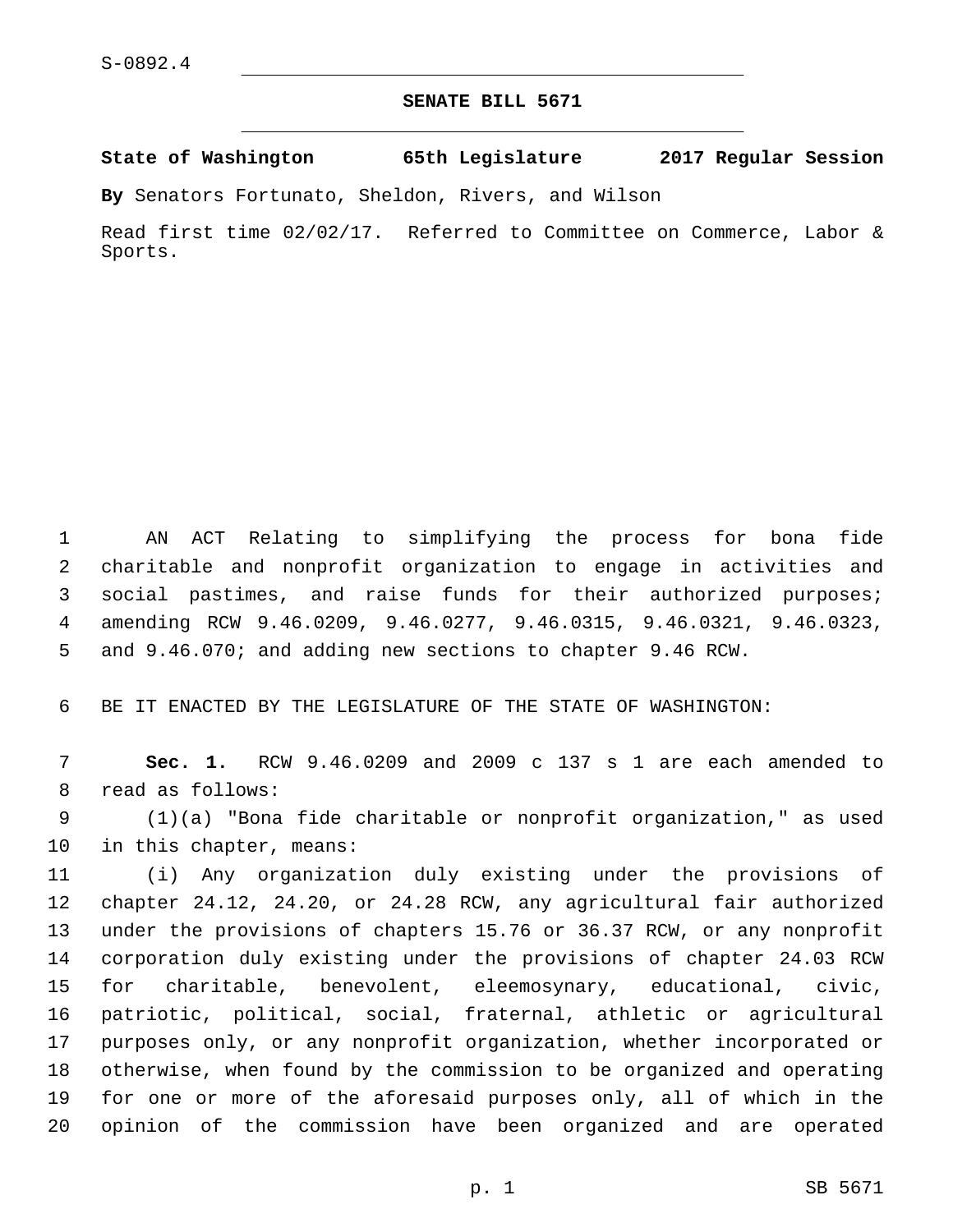primarily for purposes other than the operation of gambling 2 activities authorized under this chapter; or

 (ii) Any corporation which has been incorporated under Title 36 U.S.C. and whose principal purposes are to furnish volunteer aid to members of the armed forces of the United States and also to carry on a system of national and international relief and to apply the same in mitigating the sufferings caused by pestilence, famine, fire, floods, and other national calamities and to devise and carry on 9 measures for preventing the same.

(b) An organization defined under (a) of this subsection must:

 (i) Have been organized and continuously operating for at least twelve calendar months immediately preceding making application for any license to operate a gambling activity, or the operation of any gambling activity authorized by this chapter for which no license is 15 required; and

16 (ii) ((Have not less than fifteen bona fide active members each 17 with the right to an equal vote in the election of the officers, or board members, if any, who determine the policies of the organization 19 in order to receive a gambling license; and

 $(\pm \pm i)$ ) Demonstrate to the commission that it has made significant progress toward the accomplishment of the purposes of the organization during the twelve consecutive month period preceding the date of application for a license or license renewal. The fact that contributions to an organization do not qualify for charitable contribution deduction purposes or that the organization is not otherwise exempt from payment of federal income taxes pursuant to the internal revenue code of 1954, as amended, shall constitute prima facie evidence that the organization is not a bona fide charitable or nonprofit organization for the purposes of this section.

 (c) Any person, association or organization which pays its employees, including members, compensation other than is reasonable therefor under the local prevailing wage scale shall be deemed paying compensation based in part or whole upon receipts relating to gambling activities authorized under this chapter and shall not be a bona fide charitable or nonprofit organization for the purposes of 36 this chapter.

 (2) For the purposes of RCW 9.46.0315 and 9.46.110, a bona fide 38 nonprofit organization also includes:

 (a) A credit union organized and operating under state or federal law. All revenue less prizes and expenses received from raffles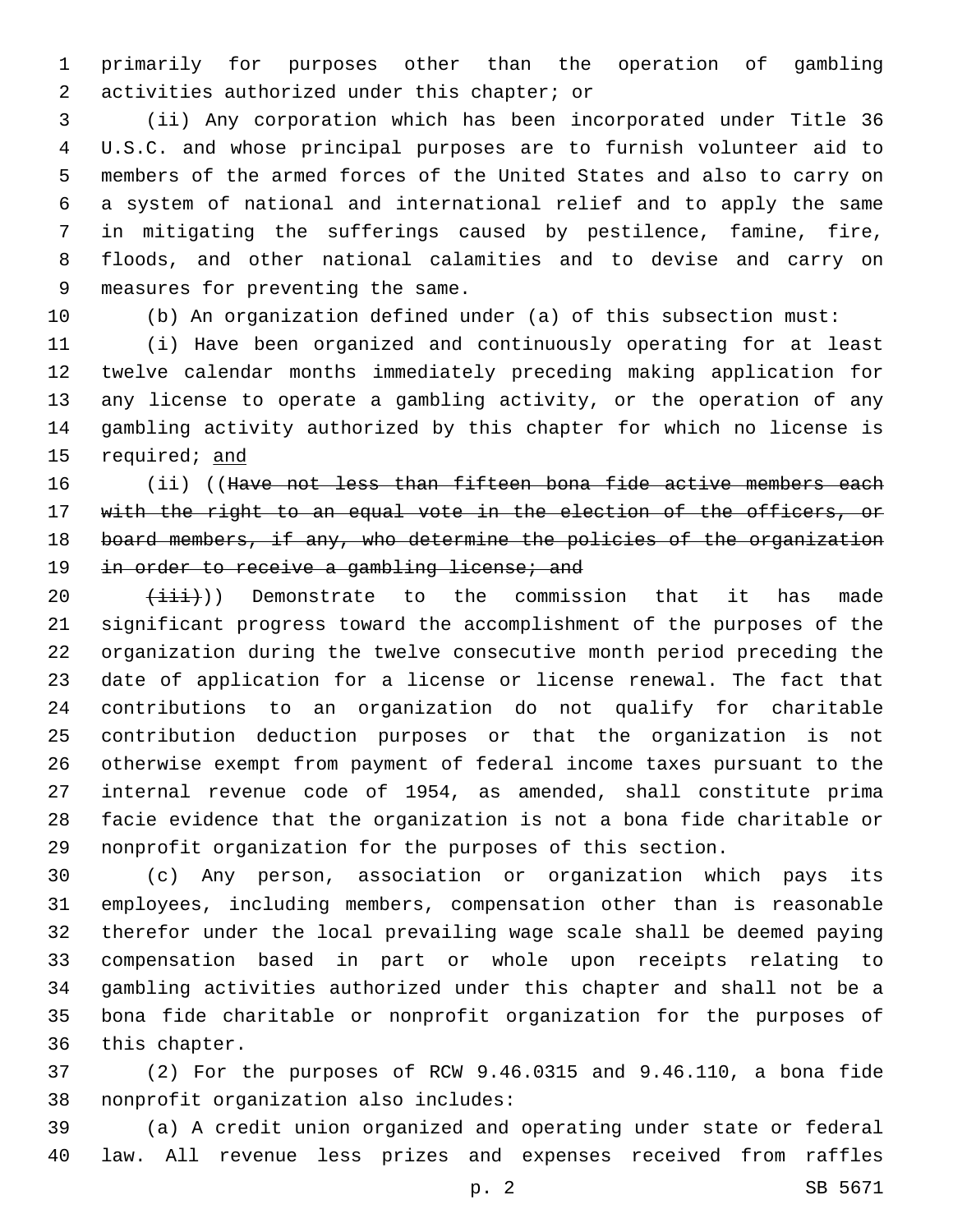conducted by credit unions must be devoted to purposes authorized under this section for charitable and nonprofit organizations; and

(b) A group of executive branch state employees that:

 (i) Has requested and received revocable approval from the agency's chief executive official, or such official's designee, to conduct one or more raffles in compliance with this section;

 (ii) Conducts a raffle solely to raise funds for either the state combined fund drive, created under RCW 41.04.033; an entity approved to receive funds from the state combined fund drive; or a charitable or benevolent entity, including but not limited to a person or family in need, as determined by a majority vote of the approved group of employees. No person or other entity may receive compensation in any 13 form from the group for services rendered in support of this purpose;

 (iii) Promptly provides such information about the group's receipts, expenditures, and other activities as the agency's chief executive official or designee may periodically require, and otherwise complies with this section and RCW 9.46.0315; and

 (iv) Limits the participation in the raffle such that raffle tickets are sold only to, and winners are determined only from, the 20 employees of the agency.

 (3) For the purposes of RCW 9.46.0277, a bona fide nonprofit organization also includes a county, city, or town, provided that all revenue less prizes and expenses from raffles conducted by the county, city, or town must be used for community activities or 25 tourism promotion activities.

 **Sec. 2.** RCW 9.46.0277 and 2009 c 133 s 1 are each amended to 27 read as follows:

 "Raffle," as used in this chapter, means a game in which tickets bearing an individual number are sold for not more than one hundred dollars each and in which a prize or prizes are awarded on the basis of a drawing from the tickets by the person or persons conducting the game, when the game is conducted by a bona fide charitable or nonprofit organization, no person other than a bona fide member of the organization takes any part in the management or operation of the 35 game( $\left(\frac{1}{1}\right)$  and no part of the proceeds thereof inure to the benefit of any person other than the organization conducting the game)). Members of the public may purchase tickets and be awarded a raffle prize.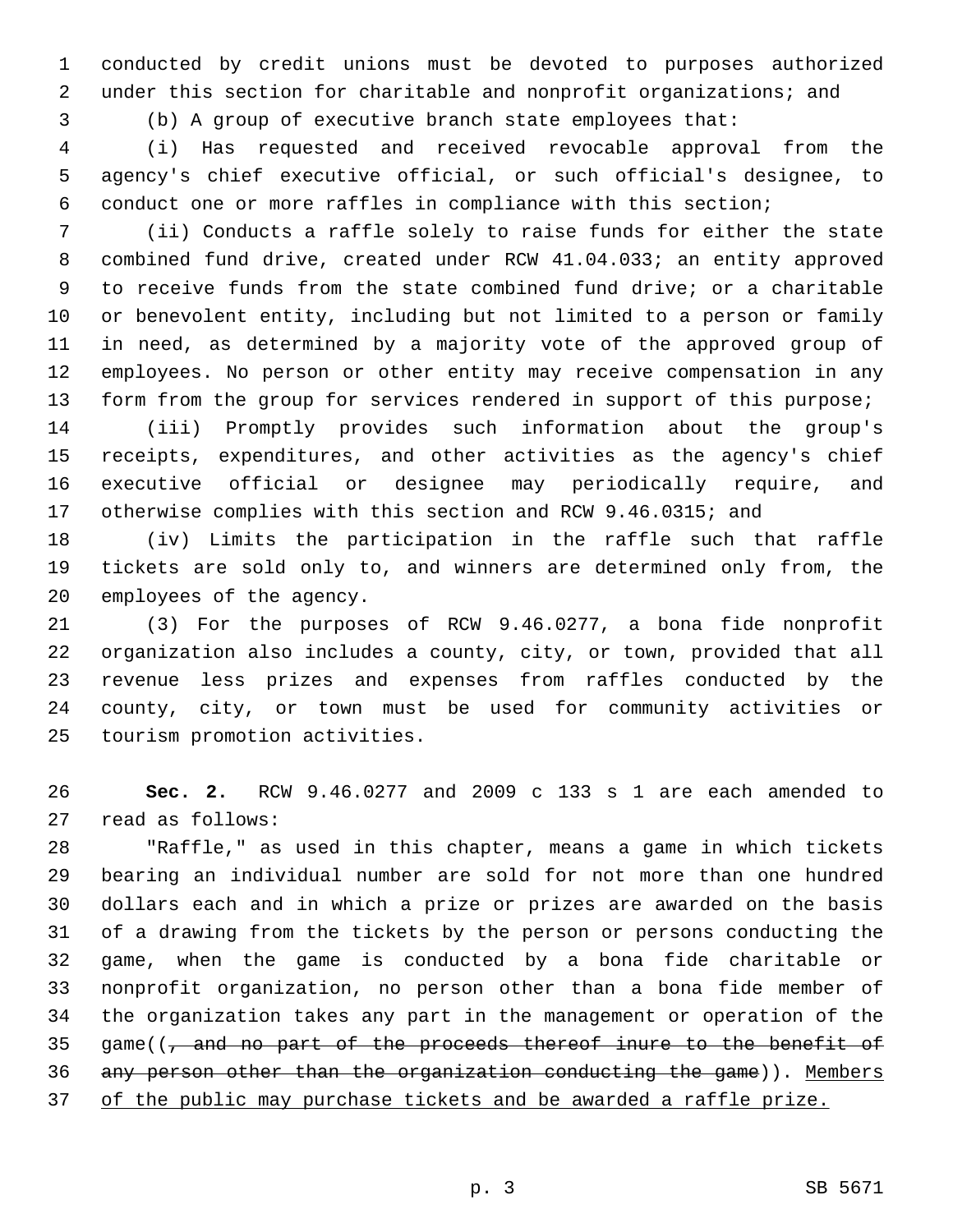**Sec. 3.** RCW 9.46.0315 and 2012 c 131 s 1 are each amended to 2 read as follows:

 Bona fide charitable or bona fide nonprofit organizations organized primarily for purposes other than the conduct of raffles, are hereby authorized to conduct raffles without obtaining a license to do so from the commission when such raffles are held in accordance with all other requirements of this chapter, other applicable laws, and rules of the commission; when gross revenues from all such raffles held by the organization during the calendar year do not 10 exceed five thousand dollars per authorized event( $(i \rightarrow$  and when tickets 11 to such raffles are sold only to, and winners are determined only 12 from among, the regular members of the organization conducting the 13 raffle)). Members of the public and members of the organization may purchase raffle tickets and be awarded prizes. The organization may provide unopened containers of beverages containing alcohol as raffle 16 prizes if the appropriate permit has been obtained from the state 17 liquor ((control)) and cannabis board: PROVIDED, That raffles that exceed five thousand dollars may also be conducted pursuant to the provisions of this section if the organization obtains a license from the commission: PROVIDED FURTHER, That the term members for this purpose shall mean only those persons who have become members prior to the commencement of the raffle and whose qualification for membership was not dependent upon, or in any way related to, the purchase of a ticket, or tickets, for such raffles.

 **Sec. 4.** RCW 9.46.0321 and 1987 c 4 s 28 are each amended to read 26 as follows:

 Bona fide charitable or bona fide nonprofit organizations organized primarily for purposes other than the conduct of such activities are hereby authorized to conduct bingo, raffles, and amusement games, without obtaining a license to do so from the 31 commission but only when:

 (1) Such activities are held in accordance with all other requirements of this chapter, other applicable laws, and rules of the 34 commission;

35 (2) Said activities are( $(-$ alone or in any combination,)) conducted no more than twice each calendar year and over a period of no more than twelve consecutive days each time, notwithstanding the limitations of RCW 9.46.0205: PROVIDED, That a raffle conducted under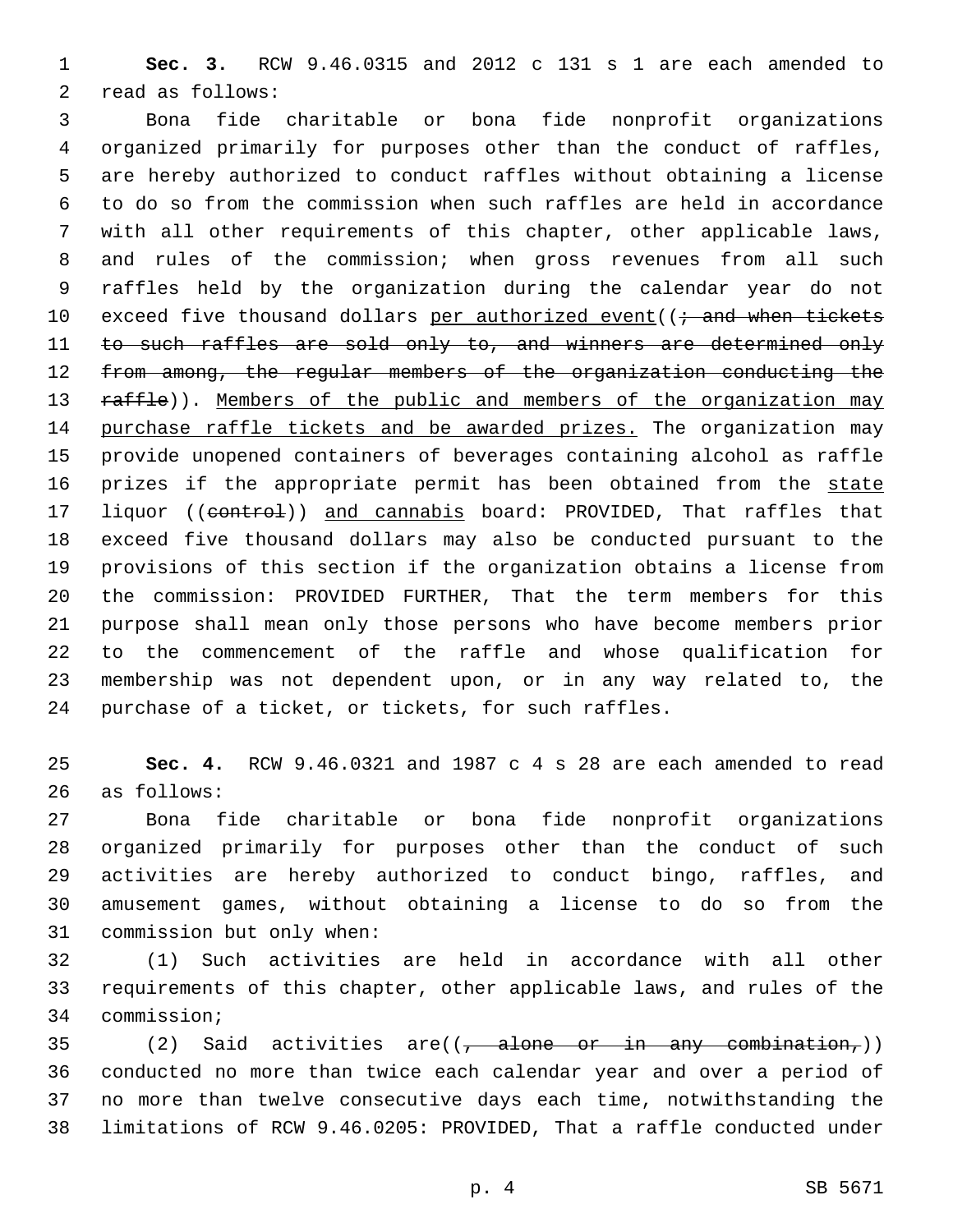this subsection may be conducted for a period longer than twelve 2 days;

 (3) Only bona fide members of that organization, who are not paid for such services, participate in the management or operation of the activities. The organization's bona fide members and members of the public are authorized to participate in the gambling activities;

7 (4) Gross revenues to the organization ((from all the activities 8 together)) do not exceed five thousand dollars per authorized event 9 during any calendar year;

 (5) All revenue therefrom, after deducting the cost of prizes and other expenses of the activity, is devoted solely to the purposes for which the organization qualifies as a bona fide charitable or 13 nonprofit organization;

 (6) The organization gives notice at least five days in advance of the conduct of any of the activities to the local police agency of the jurisdiction within which the activities are to be conducted of the organization's intent to conduct the activities, the location of 18 the activities, and the date or dates they will be conducted; and

 (7) The organization conducting the activities maintains records for a period of one year from the date of the event which accurately show at a minimum the gross revenue from each activity, details of the expenses of conducting the activities, and details of the uses to 23 which the gross revenue therefrom is put.

 NEW SECTION. **Sec. 5.** A new section is added to chapter 9.46 RCW to read as follows:25

 Bona fide charitable or bona fide nonprofit organizations authorized to conduct activities under this chapter may offer raffle tickets purchased as part of a multiple ticket package to be purchased at a discount. The organization may offer different levels of discounts based on the volume of tickets sold in the multiple 31 packages.

 NEW SECTION. **Sec. 6.** A new section is added to chapter 9.46 RCW 33 to read as follows:

 Bona fide charitable or bona fide nonprofit organizations authorized to conduct activities under this chapter who are engaging in a gambling activity where the participants select their own numbered, physical item, to hold pending a random selection of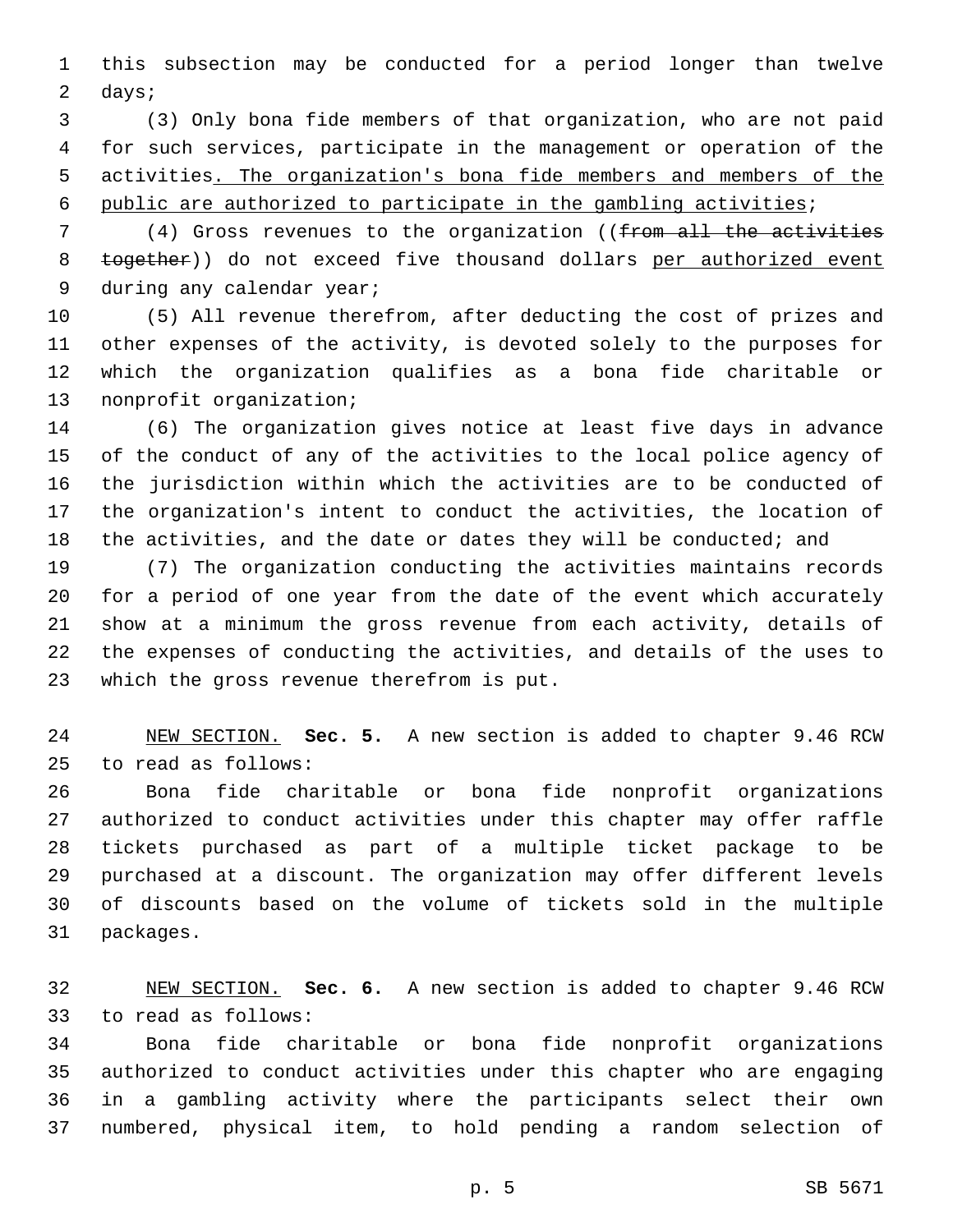winning numbers, are not required to attach an individual numbered 2 ticket with the item.

 NEW SECTION. **Sec. 7.** A new section is added to chapter 9.46 RCW 4 to read as follows:

 (1) Only bona fide charitable or bona fide nonprofit organizations operating a raffle may award firearms, air guns, or other mechanical devices that are capable of discharging dangerous projectiles including, but not limited to, BB or CO2 guns, rifles, shotguns, pistols or revolvers, or crossbows as a prize.

 (2) If the prize awarded is restricted from transfer by state or federal law, the licensee must award the winner a certificate, redeemable by a licensed firearms dealer, for the prize offered.

 (3) The award of a gift certificate from a business establishment, which may sell firearms, but also sells any other items that are not firearms, is not considered the awarding of a 16 firearm to the prize winner.

 **Sec. 8.** RCW 9.46.0323 and 2016 c 116 s 1 are each amended to 18 read as follows:

 (1) A bona fide charitable or nonprofit organization, as defined in RCW 9.46.0209, whose primary purpose is serving individuals with intellectual disabilities may conduct enhanced raffles if licensed by 22 the commission.

 (2) The commission has the authority to approve two enhanced raffles per calendar year for western Washington and two enhanced raffles per calendar year for eastern Washington. Whether the enhanced raffle occurs in western Washington or eastern Washington will be determined by the location where the grand prize winning ticket is to be drawn as stated on the organization's application to the commission. An enhanced raffle is considered approved when voted 30 on by the commission.

 (3) The commission has the authority to approve enhanced raffles 32 under the following conditions:

 (a) The value of the grand prize must not exceed five million 34 dollars.

 (b) Sales may be made in person, by mail, by fax, or by telephone only. Raffle ticket order forms may be printed from the bona fide charitable or nonprofit organization's web site. Obtaining the form 38 in this manner does not constitute a sale.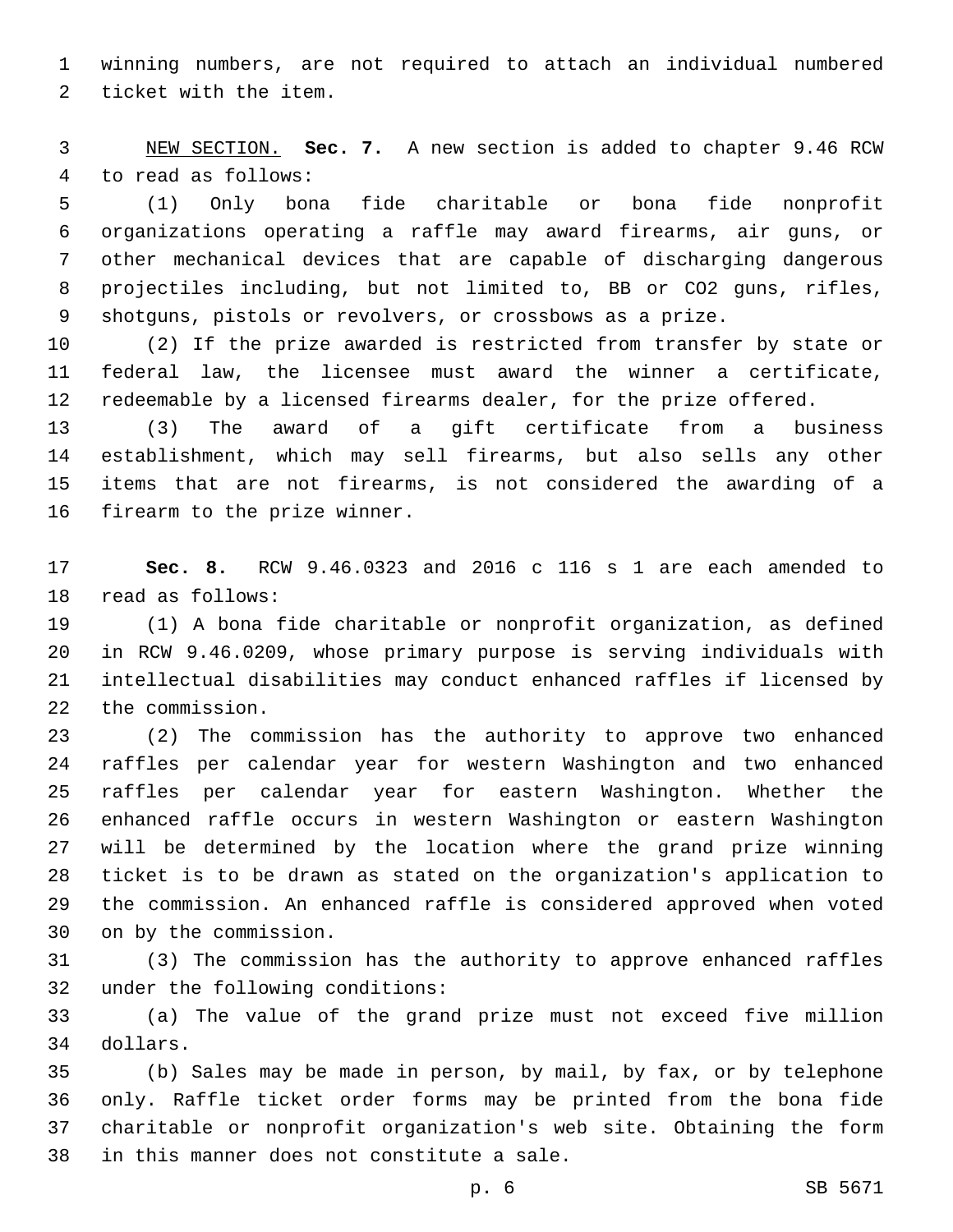(c) Tickets purchased as part of a multiple ticket package may be 2 purchased at a discount. The organization may offer different levels of discounts based on the volume of tickets sold in the multiple packages.

 (d) Multiple smaller prizes are authorized during the course of an enhanced raffle for a grand prize including, but not limited to, early bird, refer a friend, and multiple ticket drawings.

 (e) A purchase contract is not necessary for smaller noncash prizes, but the bona fide charitable or nonprofit organization must be able to demonstrate that such a prize is available and sufficient funds are held in reserve in the event that the winner chooses a 12 noncash prize.

 (f) All enhanced raffles and associated smaller raffles must be independently audited, as defined by the commission during rule making. The audit results must be reported to the commission.

 (g) Call centers, when licensed by the commission, are authorized. The bona fide charitable or nonprofit organization may contract with a call center vendor to receive enhanced raffle ticket sales. The vendor may not solicit sales. The vendor may be located outside the state, but the bona fide charitable or nonprofit organization must have a contractual relationship with the vendor stating that the vendor must comply with all applicable Washington 23 state laws and rules.

 (h) The bona fide charitable or nonprofit organization must be 25 the primary recipient of the funds raised.

 (i) Sales data may be transmitted electronically from the vendor to the bona fide charitable or nonprofit organization. Credit cards, issued by a state regulated or federally regulated financial institution, may be used for payment to participate in enhanced 30 raffles.

 (j) Receipts including ticket confirmation numbers may be sent to 32 ticket purchasers either by mail or by email.

 (k) In the event the bona fide charitable or nonprofit organization determines ticket sales are insufficient to qualify for a complete enhanced raffle to move forward, the enhanced raffle winner must receive fifty percent of the net proceeds in excess of expenses as the grand prize. The enhanced raffle winner will receive a choice between an annuity value equal to fifty percent of the net proceeds in excess of expenses paid by annuity over twenty years, or a one-time cash payment of seventy percent of the annuity value.

p. 7 SB 5671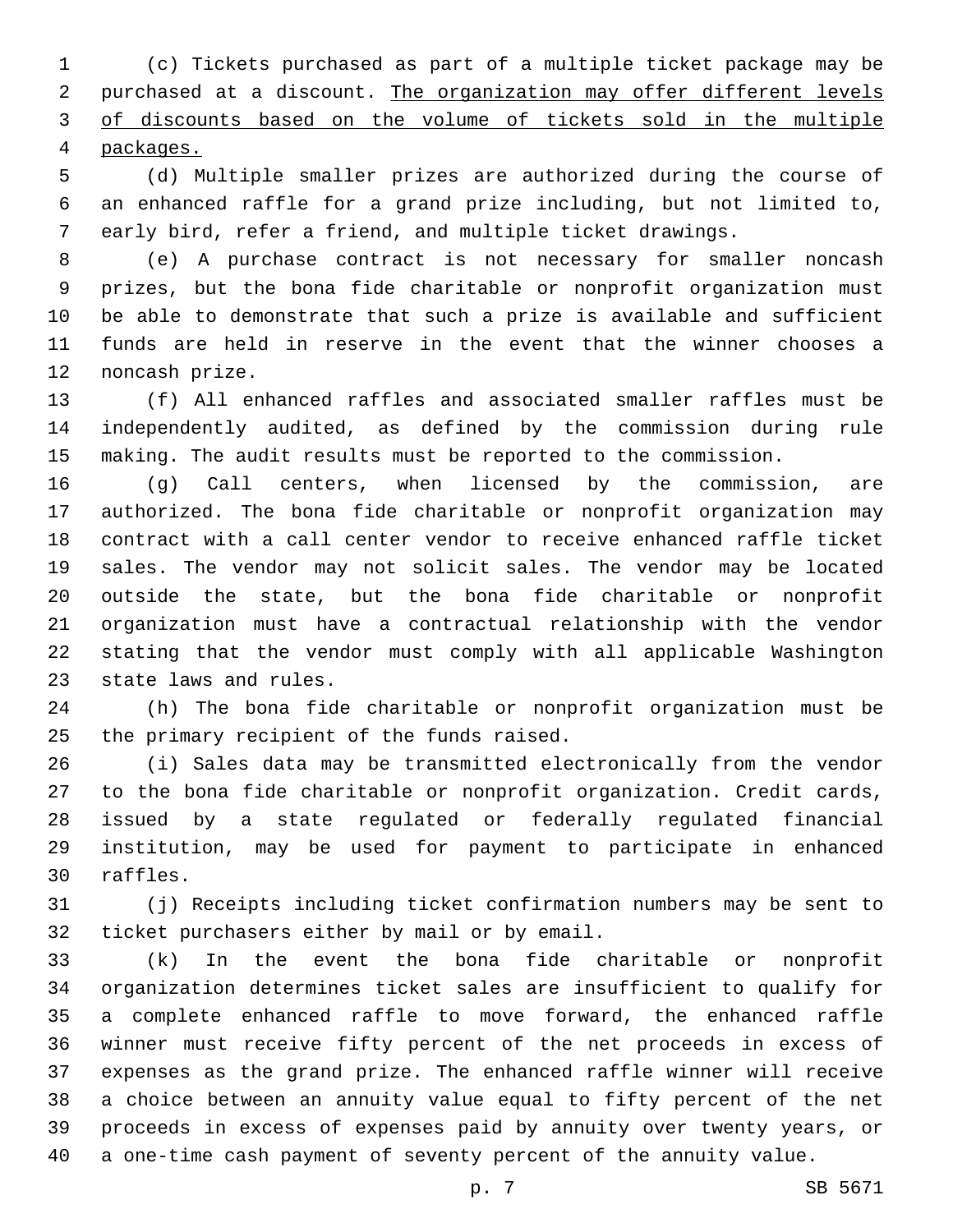(l) A bona fide charitable or nonprofit organization is authorized to hire a consultant licensed by the commission to run an enhanced raffle; in addition, the bona fide charitable or nonprofit organization must have a dedicated employee who is responsible for oversight of enhanced raffle operations. The bona fide charitable or nonprofit organization is ultimately responsible for ensuring that an enhanced raffle is conducted in accordance with all applicable state 8 laws and rules.

 (4) The commission has the authority to set fees for bona fide charitable or nonprofit organizations, call center vendors, and consultants conducting enhanced raffles authorized under this 12 section.

 (5) The commission has the authority to adopt rules governing the 14 licensing and operation of enhanced raffles.

 (6) Except as specifically authorized in this section, enhanced raffles must be held in accordance with all other requirements of this chapter, other applicable laws, and rules of the commission.

18 (7) For the purposes of this section:

 (a) "Enhanced raffle" means a game in which tickets bearing an individual number are sold for not more than two hundred fifty dollars each and in which a grand prize and smaller prizes are awarded on the basis of drawings from the tickets by the person or persons conducting the game. An enhanced raffle may include additional related entries and drawings, such as early bird, refer a friend, and multiple ticket drawings when the bona fide charitable or nonprofit organization establishes the eligibility standards for such entries and drawings before any enhanced raffle tickets are sold. No drawing may occur by using a random number generator or similar 29 means.

 (b) "Early bird drawing" means a separate drawing for a separate prize held prior to the grand prize drawing. All tickets entered into the early bird drawing, including all early bird winning tickets, are entered into subsequent early bird drawings, and also entered into 34 the drawing for the grand prize.

 (c) "Refer a friend drawing" means a completely separate drawing, using tickets distinct from those for the enhanced raffle, for a separate prize held at the conclusion of the enhanced raffle for all enhanced raffle ticket purchasers, known as the referring friend, who refer other persons to the enhanced raffle when the other person ultimately purchases an enhanced raffle ticket. The referring friend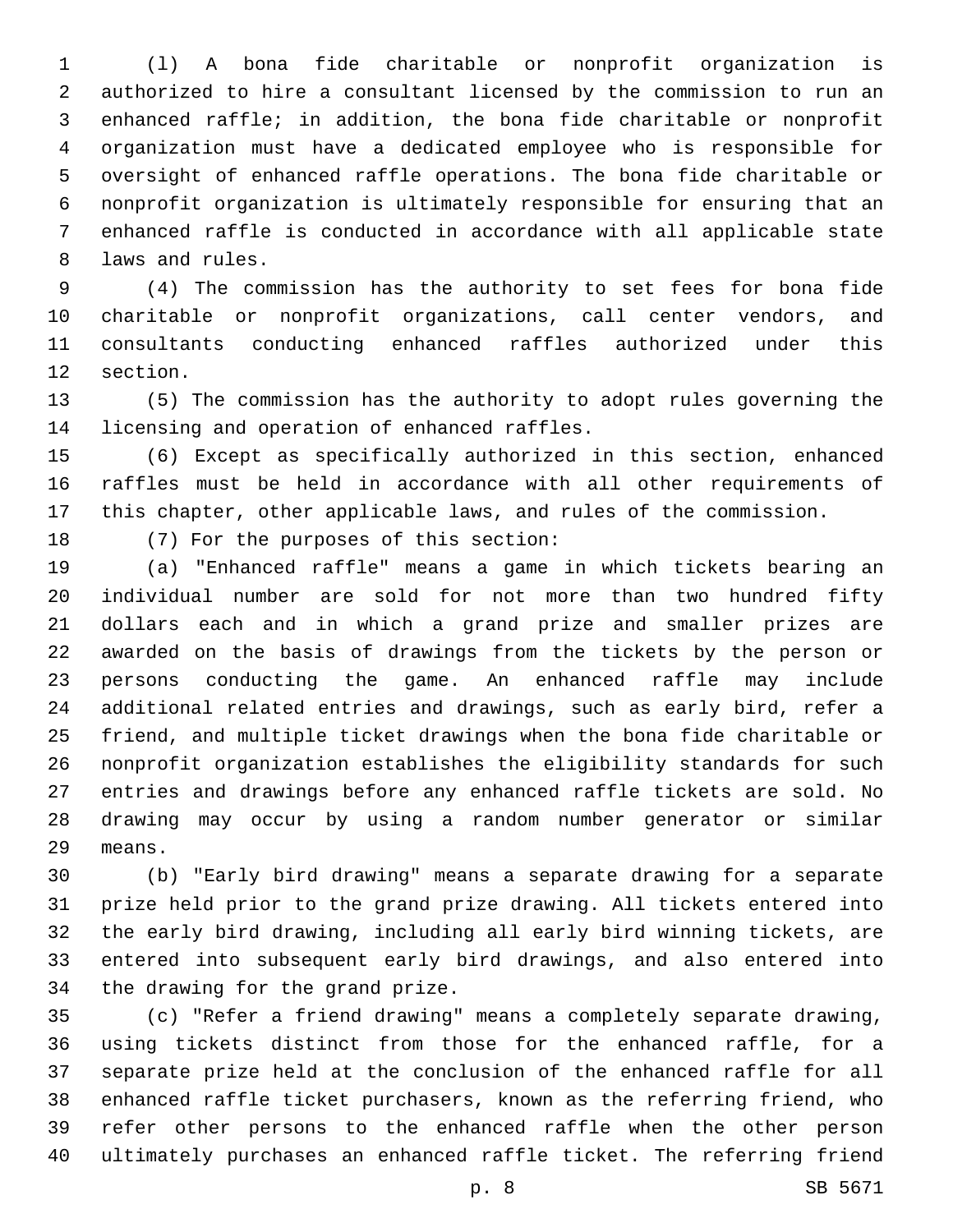will receive one ticket for each friend referred specifically for the refer a friend drawing. In addition, each friend referred could also become a referring friend and receive his or her own additional 4 ticket for the refer a friend drawing.

 (d) "Multiple ticket drawing" means a completely separate drawing, using tickets distinct from those for the enhanced raffle, for a separate prize held at the conclusion of the enhanced raffle for all enhanced raffle ticket purchasers who purchase a specified number of enhanced raffle tickets. For example, a multiple ticket drawing could include persons who purchase three or more enhanced raffle tickets in the same order, using the same payment information, with tickets in the same person's name. For each eligible enhanced raffle ticket purchased, the purchaser also receives a ticket for the 14 multiple ticket drawing prize.

 (e) "Western Washington" includes those counties west of the Cascade mountains, including Clallam, Clark, Cowlitz, Grays Harbor, Island, Jefferson, King, Kitsap, Lewis, Mason, Pacific, Pierce, San Juan, Skagit, Skamania, Snohomish, Thurston, Wahkiakum, and Whatcom.

 (f) "Eastern Washington" includes those counties east of the Cascade mountains that are not listed in (e) of this subsection.

 (8) By December 2016, the commission must report back to the appropriate committees of the legislature on enhanced raffles. The report must include results of the raffles, revenue generated by the raffles, and identify any state or federal regulatory actions taken in relation to enhanced raffles in Washington. The report must also make recommendations, if any, for policy changes to the enhanced 27 raffle authority.

28 (9) This section expires June 30, 2022.

 **Sec. 9.** RCW 9.46.070 and 2012 c 116 s 1 are each amended to read as follows:30

The commission shall have the following powers and duties:

 (1) To authorize and issue licenses for a period not to exceed one year to bona fide charitable or nonprofit organizations approved by the commission meeting the requirements of this chapter and any rules and regulations adopted pursuant thereto permitting said organizations to conduct bingo games, raffles, amusement games, and social card games, to utilize punchboards and pull-tabs in accordance with the provisions of this chapter and any rules and regulations adopted pursuant thereto and to revoke or suspend said licenses for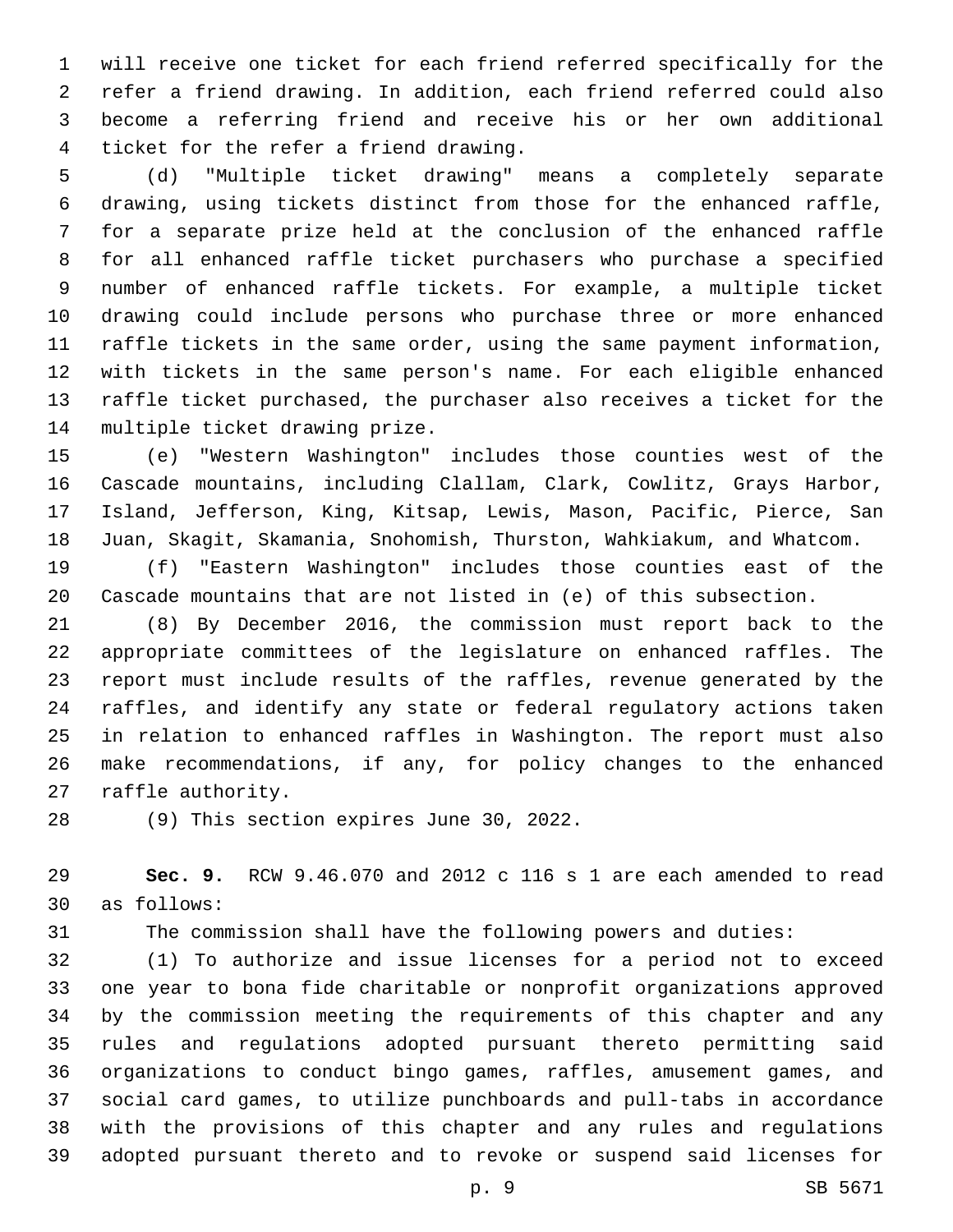violation of any provisions of this chapter or any rules and regulations adopted pursuant thereto: PROVIDED, That the commission shall not deny a license to an otherwise qualified applicant in an effort to limit the number of licenses to be issued: PROVIDED FURTHER, That the commission or director shall not issue, deny, suspend, or revoke any license because of considerations of race, sex, creed, color, or national origin: AND PROVIDED FURTHER, That the commission may authorize the director to temporarily issue or suspend licenses subject to final action by the commission;

 (2) To authorize and issue licenses for a period not to exceed one year to any person, association, or organization operating a business primarily engaged in the selling of items of food or drink for consumption on the premises, approved by the commission meeting the requirements of this chapter and any rules and regulations adopted pursuant thereto permitting said person, association, or organization to utilize punchboards and pull-tabs and to conduct social card games as a commercial stimulant in accordance with the provisions of this chapter and any rules and regulations adopted pursuant thereto and to revoke or suspend said licenses for violation of any provisions of this chapter and any rules and regulations adopted pursuant thereto: PROVIDED, That the commission shall not deny a license to an otherwise qualified applicant in an effort to limit the number of licenses to be issued: PROVIDED FURTHER, That the commission may authorize the director to temporarily issue or suspend licenses subject to final action by the commission;

 (3) To authorize and issue licenses for a period not to exceed one year to any person, association, or organization approved by the commission meeting the requirements of this chapter and meeting the requirements of any rules and regulations adopted by the commission pursuant to this chapter as now or hereafter amended, permitting said person, association, or organization to conduct or operate amusement games in such manner and at such locations as the commission may determine. The commission may authorize the director to temporarily issue or suspend licenses subject to final action by the commission;

 (4) To authorize, require, and issue, for a period not to exceed one year, such licenses as the commission may by rule provide, to any person, association, or organization to engage in the selling, distributing, or otherwise supplying or in the manufacturing of devices for use within this state for those activities authorized by this chapter. The commission may authorize the director to

p. 10 SB 5671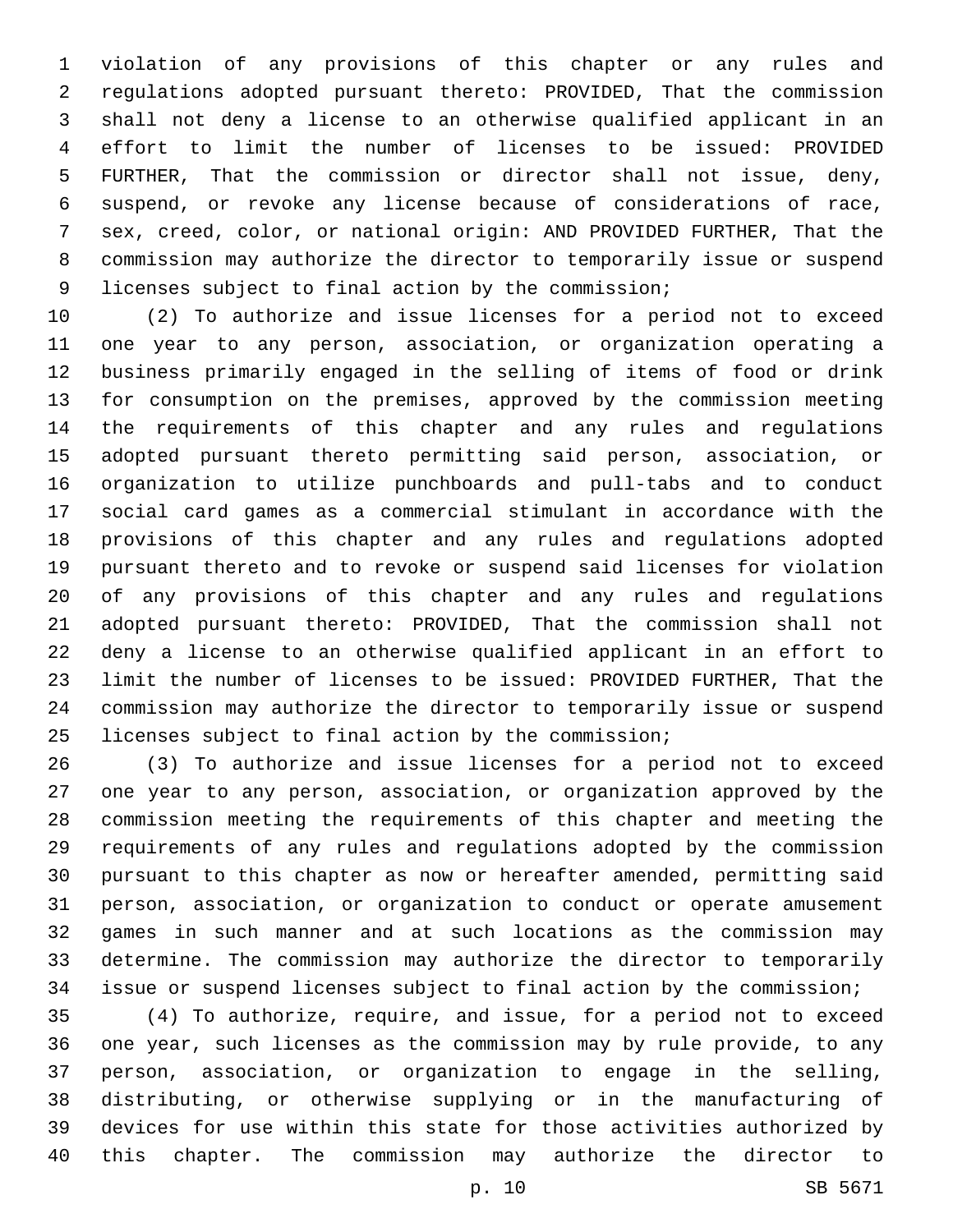temporarily issue or suspend licenses subject to final action by the 2 commission;

 (5) To establish a schedule of annual license fees for carrying on specific gambling activities upon the premises, and for such other activities as may be licensed by the commission, which fees shall provide to the commission not less than an amount of money adequate to cover all costs incurred by the commission relative to licensing under this chapter and the enforcement by the commission of the provisions of this chapter and rules and regulations adopted pursuant thereto: PROVIDED, That all licensing fees shall be submitted with an application therefor and such portion of said fee as the commission may determine, based upon its cost of processing and investigation, shall be retained by the commission upon the withdrawal or denial of any such license application as its reasonable expense for processing the application and investigation into the granting thereof: PROVIDED FURTHER, That if in a particular case the basic license fee established by the commission for a particular class of license is less than the commission's actual expenses to investigate that particular application, the commission may at any time charge to that applicant such additional fees as are necessary to pay the commission for those costs. The commission may decline to proceed with its investigation and no license shall be issued until the commission has been fully paid therefor by the applicant: AND PROVIDED FURTHER, That the commission may establish fees for the furnishing by it to licensees of identification stamps to be affixed to such devices and equipment as required by the commission and for such other special services or programs required or offered by the commission, the amount of each of these fees to be not less than is adequate to offset the cost to the commission of the stamps and of administering their dispersal to licensees or the cost of administering such other 31 special services, requirements or programs;

 (6) To prescribe the manner and method of payment of taxes, fees and penalties to be paid to or collected by the commission;

 (7) To require that applications for all licenses contain such information as may be required by the commission: PROVIDED, That all persons (a) having a managerial or ownership interest in any gambling activity, or the building in which any gambling activity occurs, or the equipment to be used for any gambling activity, or (b) participating as an employee in the operation of any gambling activity, shall be listed on the application for the license and the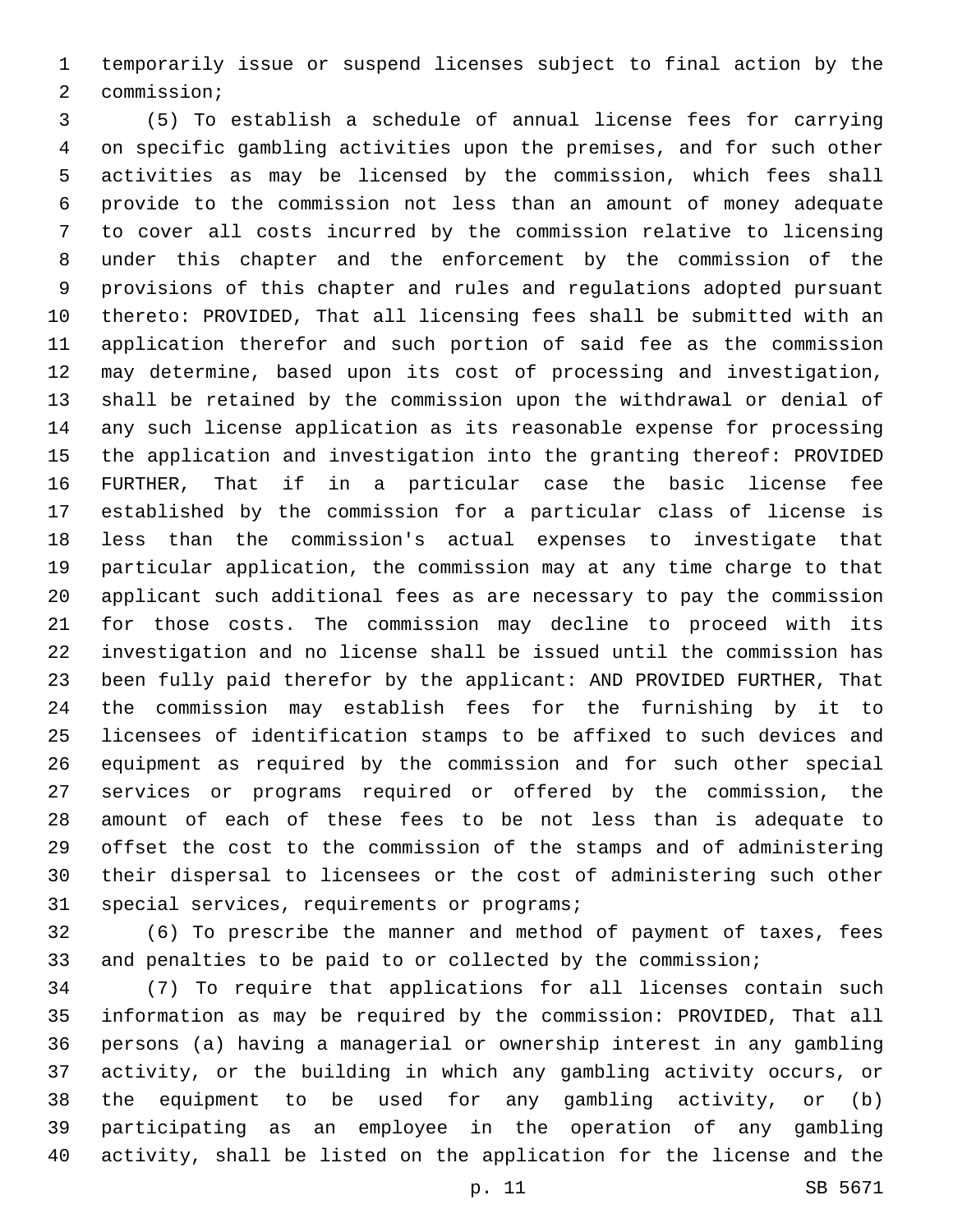applicant shall certify on the application, under oath, that the persons named on the application are all of the persons known to have an interest in any gambling activity, building, or equipment by the person making such application: PROVIDED FURTHER, That the commission shall require fingerprinting and national criminal history background checks on any persons seeking licenses, certifications, or permits under this chapter or of any person holding an interest in any gambling activity, building, or equipment to be used therefor, or of any person participating as an employee in the operation of any gambling activity. All national criminal history background checks shall be conducted using fingerprints submitted to the United States department of justice-federal bureau of investigation. The commission must establish rules to delineate which persons named on the application are subject to national criminal history background checks. In identifying these persons, the commission must take into consideration the nature, character, size, and scope of the gambling 17 activities requested by the persons making such applications;

 (8) To require that any license holder maintain records as directed by the commission and submit such reports as the commission 20 may deem necessary;

 (9) To require that all income from bingo games, raffles, and amusement games be recorded and reported as established by rule or regulation of the commission to the extent deemed necessary by considering the scope and character of the gambling activity in such a manner that will disclose gross income from any gambling activity, amounts received from each player, the nature and value of prizes, 27 and the fact of distributions of such prizes to the winners thereof. However, the commission may not require a bona fide charitable or nonprofit organization to keep separate accounts for funds generated 30 from gambling activities;

 (10) To regulate and establish maximum limitations on income derived from bingo. In establishing limitations pursuant to this subsection the commission shall take into account (a) the nature, character, and scope of the activities of the licensee; (b) the source of all other income of the licensee; and (c) the percentage or extent to which income derived from bingo is used for charitable, as distinguished from nonprofit, purposes. However, the commission's powers and duties granted by this subsection are discretionary and 39 not mandatory;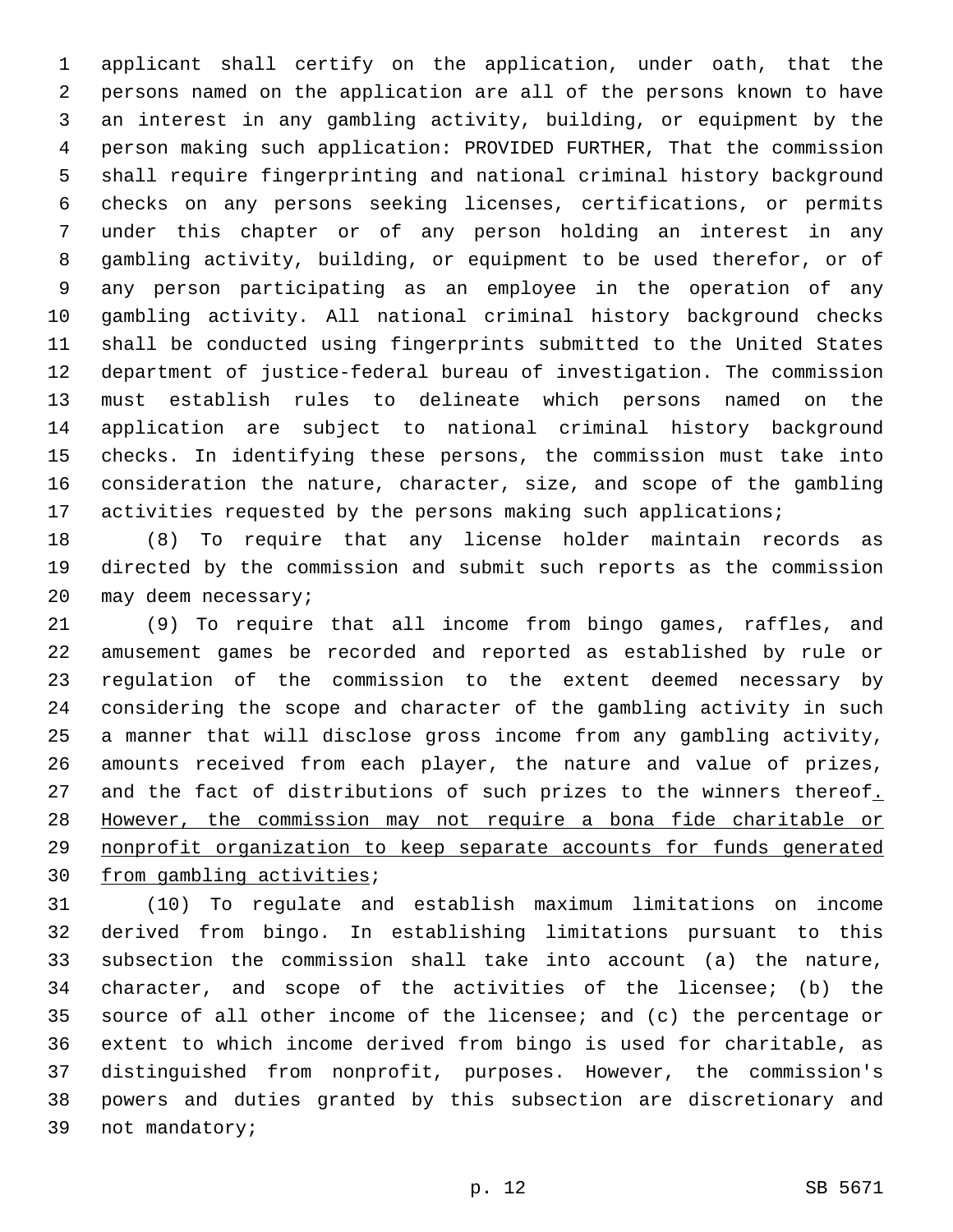(11) To regulate and establish the type and scope of and manner of conducting the gambling activities authorized by this chapter, including but not limited to, the extent of wager, money, or other thing of value which may be wagered or contributed or won by a player 5 in any such activities;

 (12) To regulate the collection of and the accounting for the fee which may be imposed by an organization, corporation, or person licensed to conduct a social card game on a person desiring to become a player in a social card game in accordance with RCW 9.46.0282;

 (13) To cooperate with and secure the cooperation of county, city, and other local or state agencies in investigating any matter within the scope of its duties and responsibilities;

 (14) In accordance with RCW 9.46.080, to adopt such rules and regulations as are deemed necessary to carry out the purposes and provisions of this chapter. All rules and regulations shall be adopted pursuant to the administrative procedure act, chapter 34.05 17 RCW;

 (15) To set forth for the perusal of counties, city-counties, cities and towns, model ordinances by which any legislative authority thereof may enter into the taxing of any gambling activity authorized 21 by this chapter;

 (16)(a) To establish and regulate a maximum limit on salaries or wages which may be paid to persons employed in connection with activities conducted by bona fide charitable or nonprofit organizations and authorized by this chapter, where payment of such persons is allowed, and to regulate and establish maximum limits for other expenses in connection with such authorized activities, including but not limited to rent or lease payments. However, the commissioner's powers and duties granted by this subsection are 30 discretionary and not mandatory.

 (b) In establishing these maximum limits the commission shall take into account the amount of income received, or expected to be received, from the class of activities to which the limits will apply and the amount of money the games could generate for authorized charitable or nonprofit purposes absent such expenses. The commission may also take into account, in its discretion, other factors, including but not limited to, the local prevailing wage scale and whether charitable purposes are benefited by the activities;

 (17) To authorize, require, and issue for a period not to exceed one year such licenses or permits, for which the commission may by

p. 13 SB 5671